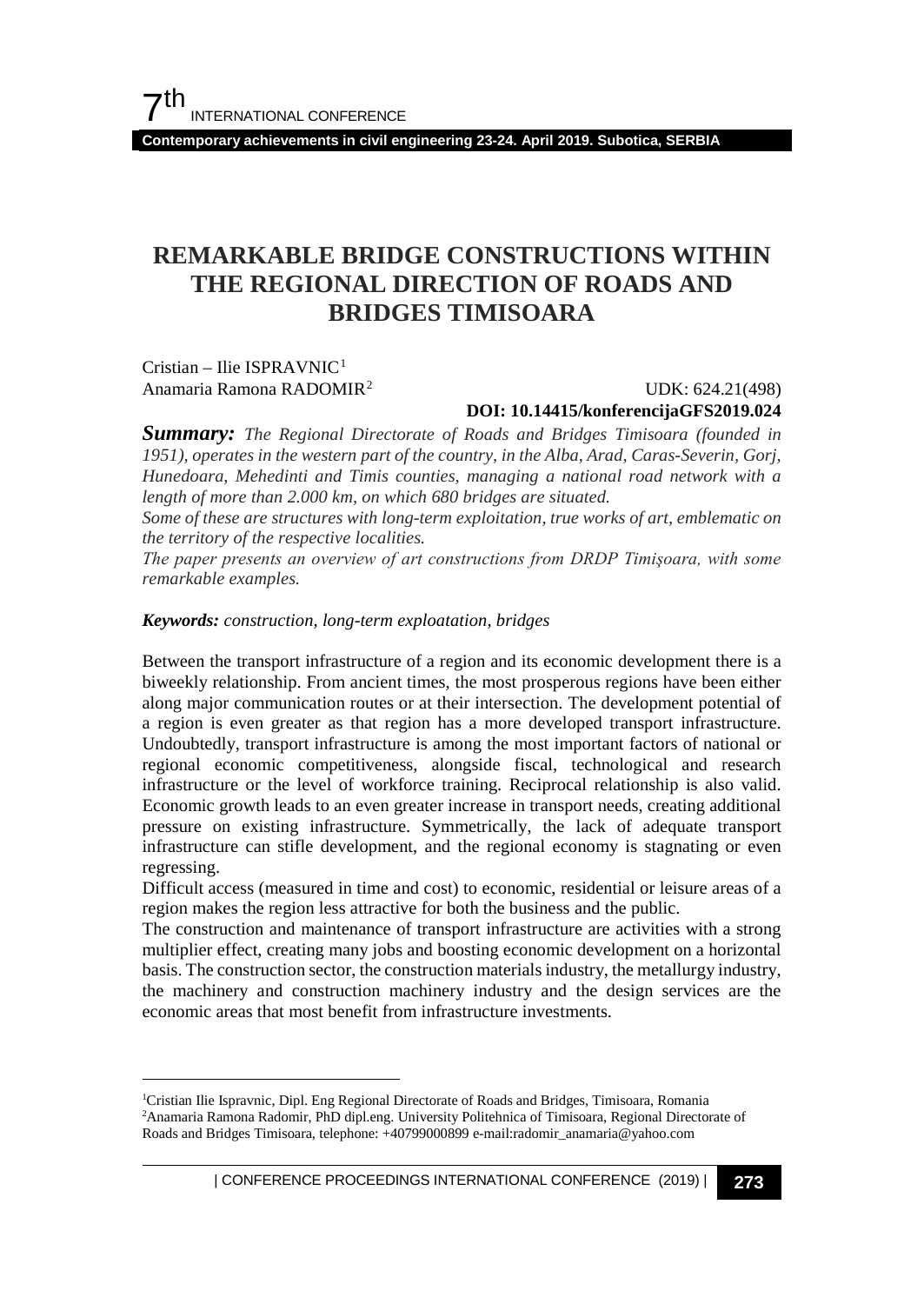## 7. МЕЂУНАРОДНА КОНФЕРЕНЦИЈА

#### **Савремена достигнућа у грађевинарству 23-24. април 2019. Суботица, СРБИЈА**

The level of development and the state of the transport infrastructure are also a strong influence on tourism activity. Numerous studies have highlighted the close link between transport development and tourism development.

Ensuring access to tourist areas and creating rapid connections between regional transport infrastructure on the one hand and national and European transport buses on the other hand are indispensable conditions for the development of the potential of national and regional tourism.

In the last decades, traffic on national roads has grown spectacularly, both in terms of number of vehicles and axle weight. The bridges were designed at standard convoys, Class I (A30 and V80 heavy duty vehicles). At present, these loads are overtaken, with lorries weighing more than 30 tons.

In fact, the new Eurocode 1 European norms, which are mandatory in our country, require increased loads. Starting from the real traffic measured at the Nadlac border (type of trucks, number of passes and axle weight), it is proposed to establish the operational safety of these structures.

For actual convoys passing on road bridges, reinforced concrete and metal, the degree of fatigue can be established, with the Langer - Miner principle, methodology adopted by the European norms EUROCOD.



*Figure. 1. Viaduct on DN 6 km 358+268; km 358+720*

Currently, checking existing structures is one of the most important issues for design engineers. Most existing bridges, both by rail and by road, which were built at the beginning of the last century, have reached a considerable life span, thus establishing the safety of operation of these structures becomes a priority for contemporary society. Most bridges with high lifespan are still in operation after having undergone multiple structural interventions (repair and consolidation work) due to so many structural variations and due to the need to adapt to the new conditions of traffic. In addition to the classical method of linear cumulative damage, a new analysis based on the principles of rupture mechanics is proposed.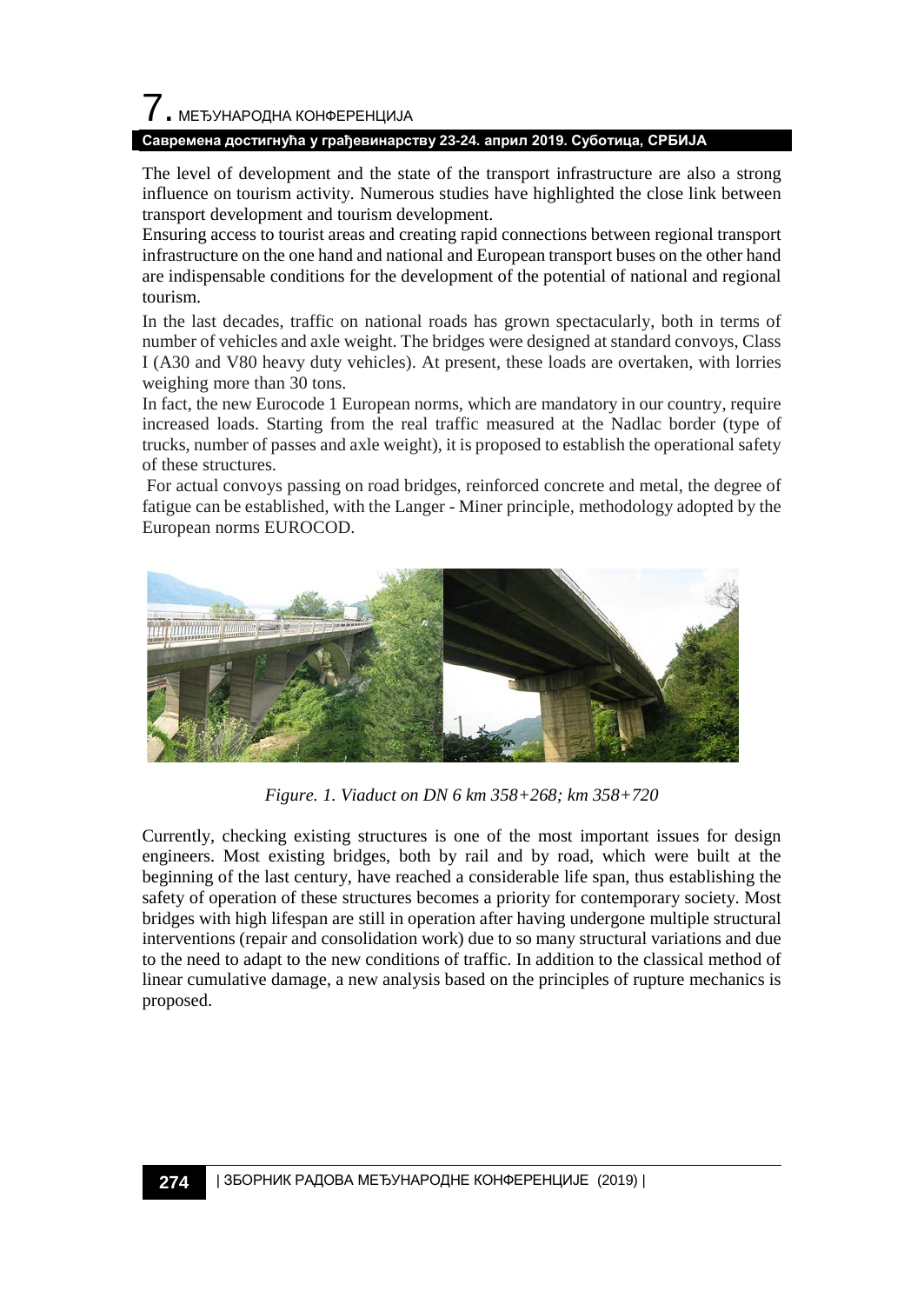

#### **Contemporary achievements in civil engineering 23-24. April 2019. Subotica, SERBIA**

#### **1. TECHNICAL STATE OF EXISTING BRIDGES**

The communications infrastructure in our country and other Eastern European countries is 70 to 90 years old. Many of these structures are kept in circulation after a series of repairs and consolidations.

The rehabilitation and maintenance of existing bridges for their maintenance in operation is one of the most important problems today. Replacing them with new structures raises financial, technical and political issues.

During the operation the bridges are subject to degradation, because in the last decades the volume of traffic has increased, and a continuous maintenance for ensuring the safety of the existing bridges is especially important. In the framework of the safety assessment of bridges, the most important aspect is to carry out a careful inspection of the structure.

In general, the life of the bridge is due to the fatigue of the material. For bridges where the request history is known, lifetime can be calculated using the regular Miner and an appropriate S-N curve. During the process of estimating the lifetime of existing bridges it is important to establish the already accumulated fatigue of the structural elements. Consequently, if the demand spectrum remains the same, no fatigue cracks will occur in the future.

#### **2. THE MAIN STEPS IN ESTABLISHING THE LIFETIME OF EXISTING BRIDGES**

Linear cumulation of damages caused by convoys. Theoretically, tear is reached when the damage becomes total.

$$
S = \sum \frac{n_i}{N_i} \quad \text{where, } n_i \to \Delta \sigma i
$$

#### $N_i \rightarrow \Delta \sigma R$

The relationship between the number of N cycles and the stress span (Wöhler curve) is expressed by:

*R k*  $N_i = \left(\frac{\Delta \sigma_R}{\Delta \sigma_i}\right) \cdot N$ J  $\mathcal{L}$ I ∖ ſ  $=\left(\frac{\Delta\sigma}{\Delta\sigma}\right)$ σ where,  $\Delta \sigma_R$  represents the voltage span at NR = 2 \* 106 cycles,

multiplied with the safety coefficient<sup>1/</sup>  $\gamma R(\Delta \sigma R / \gamma R)$ .  $\Delta \sigma_R$  represents the stress span at a number of Nj cycles.

The authors propose a complementary method for assessing the remaining life of existing bridge structures based on the basic concept of mechanics: JI≤JIc In practice, two situations are recorded, namely:

§ D <0,8 the probability of cracking is reduced. Intervals between two successive inspections (generally between 3 and 6 years) can be established on independent tiredness criteria. However, particular attention will be paid to critical details.

 $\S D \ge 0.8$  the occurrence of cracks is probable and possible.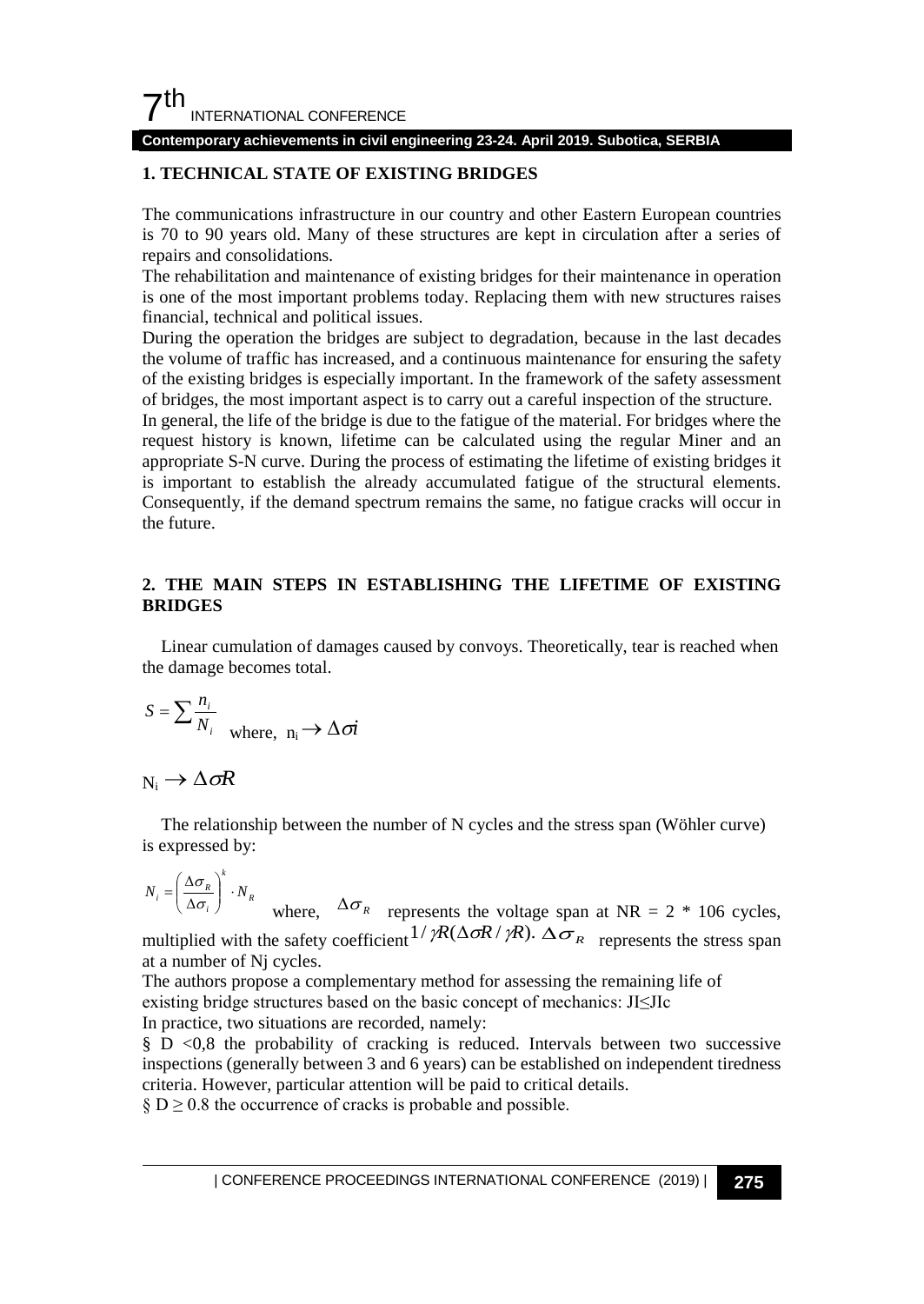# $\boldsymbol{7}$  , међународна конференција

#### **Савремена достигнућа у грађевинарству 23-24. април 2019. Суботица, СРБИЈА**

The methodology based on the principles of rupture mechanics is conceived as a complete, two-step analysis of structural elements containing fatigue defects, namely: Step 1 comprises a first step in determining the acceptability of defects detected in the structure based on an analysis that has at its core the breakdown evaluation diagrams, respectively the final accepted values of the dimensional defects studied are based on the tear strength of the material and the second step includes a fatigue assessment of the structural elements analyzed based on the actual traffic records flowing through the bridge, of the initial and final dimensions of the defects and the parameters of the breakage mechanics that characterize the crack progression, for example the material constants. This second stage is required because the bridge structures are subjected to repetitive loads under which the defects detected and evaluated as acceptable are increased until the element breaks. Under these circumstances, it is important to know the length of time that the bridge can be safely operated (years, months, days).

Structure verification: Given the importance of the structure, if the verifications were carried out, the following two steps are proposed:

The fatigue evaluation of the structure based on the linear cumulative rule of the Palmgreen - Langer - Miner Damage.

In this respect, a systematization of traffic on the bridge is difficult to carry out, but an approximate assessment can be made.

#### **3. CASE STUDY**

The bridge over the Strei River from km 376 + 818 is located in Simeria Veche, Hunedoara County.

At construction (1950), the bridge with a 7.00 m roadway was sized to a convoy equivalent to Class I loading, and at rehabilitation (1997), the bridge was reinforced by an overspray plate and enlarged to 7.80 m and therefore the bridge is in Class E loading according to STAS. Due to the lowering of the talveg, during the rehabilitation, the three piles were consolidated. The piles have direct foundations and have been reinforced by making four pillars (two upstream and two downstream), ensuring that elevations and foundations are supported by a reinforced concrete slab.

During the 16 years of rehabilitation, Strei River continued its descent, now reaching two arms, one in the opening 2 and the other in the opening 3. In this situation, the radius of P2 is very exposed, being uncovered at a height of about 2.70 m, measured in the plane of the parapet downstream. The bridge has a total length of 112.83 m, measured in the plane of the downhill, with a length of the superstructure of 101.70 m. In a cross section the bridge has a total width of 10.73 m with a road section of 7.82 m and two sidewalks of 0.98 m and, respectively, 1.05 m. The bridge superstructure consists of two continuous beams arranged at about 5.25 m of interax. The width of the beams is constant with the exception of the pile areas, when it increases from 0.50 m to 0.80 m. The beam height varies from 1.26 m to 2.87 m (up to weight). The beams work together through the top plate (reinforced by over-casting) and through a number of 5 strips to all 5 infrastructures.

The technical condition of the bridge has been established according to "Technical Instructions for Establishing the Technical Condition of a Sub-Indicator A.N.D. 522 - 2002 "by evaluating all the quality indices (Ci) and functionality (Fi).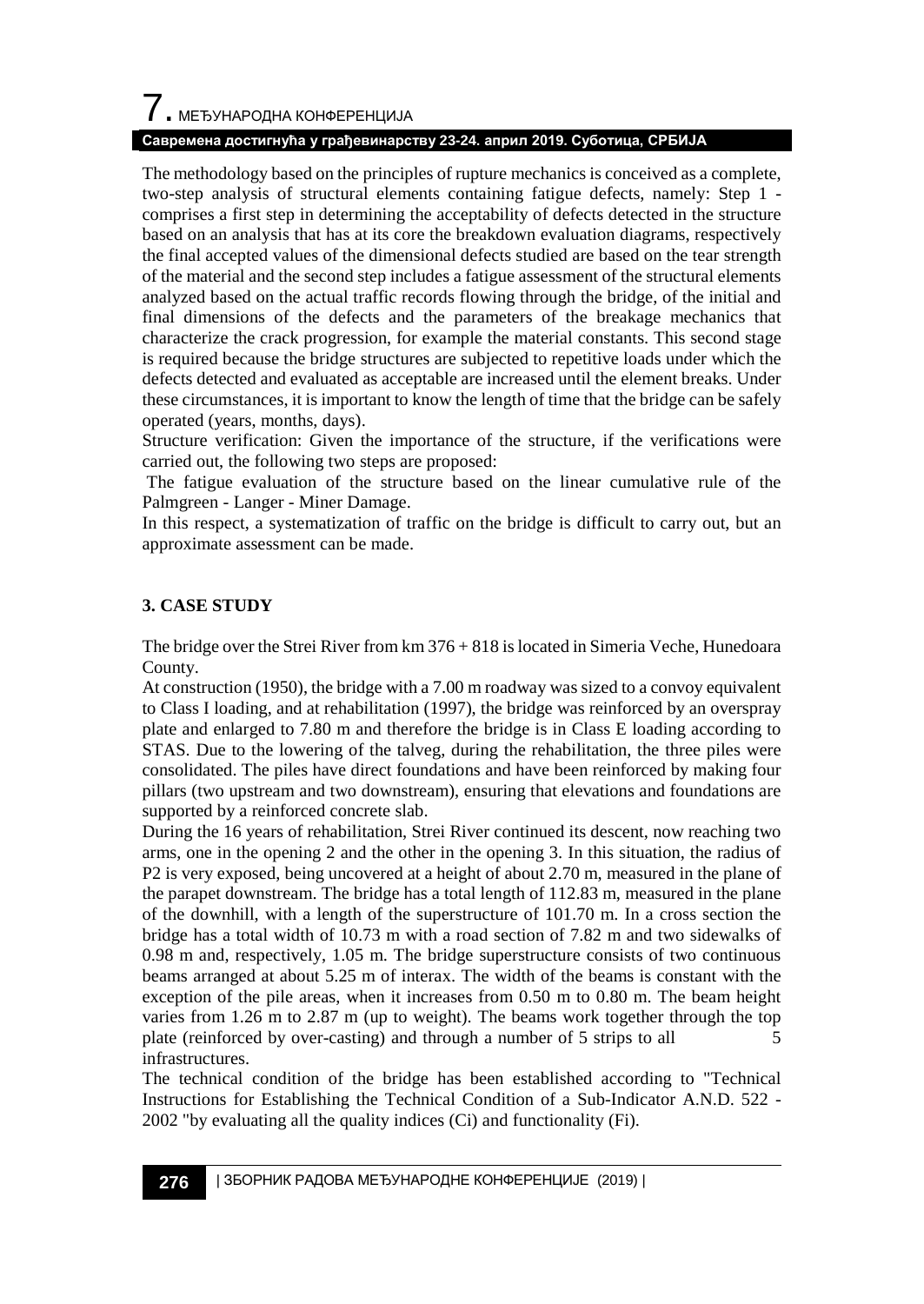#### $7<sup>th</sup>$ INTERNATIONAL CONFERENCE

#### **Contemporary achievements in civil engineering 23-24. April 2019. Subotica, SERBIA**

• Technical Status Score:  $C = \sum C_i = C_1 + C_2 + C_3 + C_4 + C_5$ 

• Functionality Quality Index:  $F = \sum$   $Fi = F1 + F2 + F3 + F4 + F5$ 

• The general technical condition of the bridge is expressed by the technical status index (Ist): Ist =  $\Sigma$ Ci + $\Sigma$  Fi

At this work Ist  $= 39$ , the bridge belonging to the IV class of technical condition, unsatisfactory condition.

The indices that led to the determination of the total quality label have the following values:

- the quality indices of the technical state  $\sum Ci = 8$ ; - functional indices  $\sum Fi = 31$ 

DN 7 provides the connection between Deva and Sebes and at  $km 376 + 818$ cross the Strei River on a reinforced concrete bridge with four openings, two 30,10 m and two 22,20 m long. The static diagram of the bridge is a continuous beam.

The national road 7 (DN 7), Sebeş - Deva, is classified as a European national road (E 68), according to the order of the Minister of Transport no. 43 / 27.01.1998 and is the most important road link for the Central and Western European countries. Traffic across the road sector is very high, and the percentage of heavy vehicles is important.

The bridge across the Strei River from  $km 376 + 818$  is located in the vicinity of Simeria Veche, Hunedoara County, the latter being on the right bank of the river.

| DN 7                                             | <b>Simeria</b> | Band $1+2$ |       |       |        |        |       |         |         |       |       |
|--------------------------------------------------|----------------|------------|-------|-------|--------|--------|-------|---------|---------|-------|-------|
| <b>Calculated</b><br>parameter                   | A2             | A2R1       | A2R2  | A2R3  | A3R2   | A3R3   | A2S1  | A2S2    | A2S3    | A3S2  | A3S3  |
| Number of<br>vehicles                            | 22822,0        | 20,0       | 444,0 | 472,0 | 1924,0 | 1304,0 | 126,0 | 12884,0 | 41020,0 | 472,0 | 538,0 |
| <b>Total weight</b><br>$(t)$ – mean              | 6,5            | 17,3       | 18,5  | 21,5  | 30,4   | 36,5   | 13,6  | 15,7    | 25,4    | 24,3  | 27,5  |
| <b>Total weight</b><br>$(t)$ - maximum           | 20,0           | 22,0       | 35,0  | 41,0  | 56,0   | 64,0   | 24,0  | 35,0    | 58,0    | 47,0  | 61,0  |
| <b>Total weight</b><br>$(t)$ – no of<br>overflow | 8,0            |            |       | 2,0   | 258,0  | 564,0  |       |         | 3412,0  | 4,0   | 52,0  |
| Weight on<br>axle 1 – mean                       | 3,0            | 6.5        | 5,0   | 5,4   | 6,2    | 6.5    | 4,9   | 5,0     | 5,3     | 5,9   | 5,2   |
| Weight of axle<br>$1 - maximum$                  | 9,8            | 8,0        | 7,7   | 8,6   | 9,5    | 10,0   | 6,2   | 8,4     | 9,4     | 9,1   | 6,9   |
| Weight<br>on<br>$axle 2 - mean$                  | 3,9            | 6,0        | 7,4   | 6,8   | 7.6    | 7.7    | 4,1   | 5,5     | 6,9     | 6,3   | 4,3   |
| Weight<br>on<br>axle<br>maximum                  | 2<br>14,7      | 11,3       | 13,3  | 10,5  | 14,4   | 14,2   | 9,5   | 13,0    | 17,0    | 10,9  | 12,8  |
| Weight<br>on<br>$axle 2 - no$ of<br>overflow     | 53,0           | 1,0        | 13,0  | 2,0   | 217,0  | 244,0  |       | 241,0   | 3487,0  | 9,0   | 2,0   |
| Weight on axle 3 - mean                          |                | 5,2        | 3,4   | 3,8   | 5,9    | 7,4    | 4,9   | 2,8     | 4,4     | 4,9   | 4,5   |
| Weight on axle<br>maximum                        | $3 -$          | 8,1        | 9,0   | 8,7   | 14,4   | 13,5   | 9,5   | 9,5     | 12,2    | 10,2  | 12,6  |

*Table 1. Results of Weighing of Heavy Vehicles*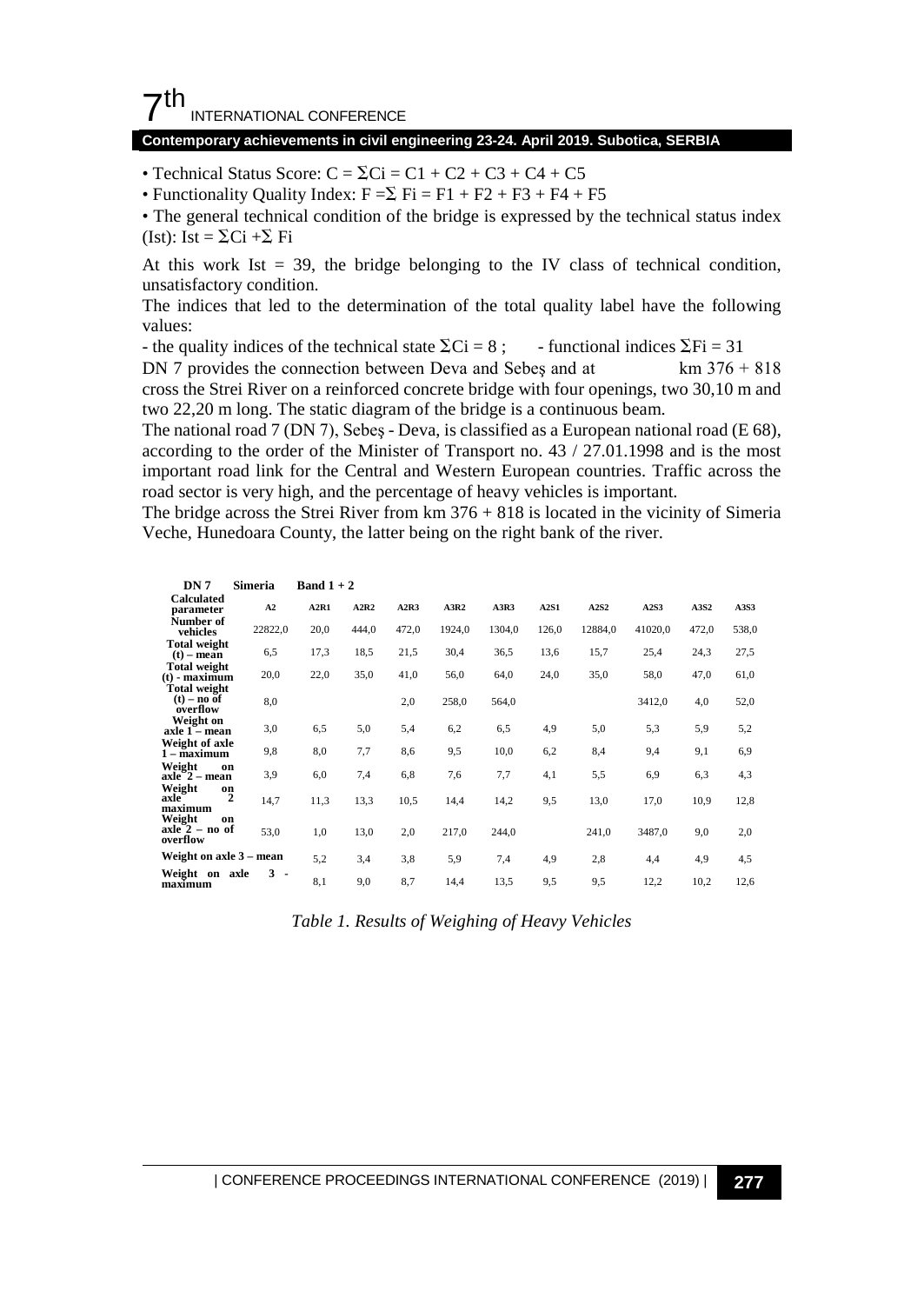7. МЕЂУНАРОДНА КОНФЕРЕНЦИЈА





*Figure 2. Methodology for verification of existing road bridges*

#### **4. CONSOLIDATING THE AFFECTED BRIDGE**

Increasing congestion loads with increased traffic may lead to a need in what is building bridges. These things generally have a unique character, involving a certain degree of responsibility and are very complex. In carrying out such consolidations, as a first step, consists in drawing up special documents, which must include the following parts:

- Listing in detail the defects found and possible remedies;

- The data to be collected from the field when "in situ" is attempted for the structure;

- The age of the respective bridge, any previous consolidation work, a detailed history or at least a summary of the requests;

- The convoy in which consolidation will be carried out.

The designer will calculate the efficacy to prove that the repair can be indicated, not the replacement of some bridge components. Consolidating, in principle, an existing metallic sheet can no longer be effective if the value of the work needed exceeds 40 percent of the value of a new structure.

On this occasion, it is underlined that a bridge that is actually consolidated does not represent a new bridge, but its operating life is limited for a period of 20 to 40 years. Consolidations will be made during capital repairs, generally by consolidating it is assumed to increase the load capacity. It is worth mentioning that a deck can have two or more repairs, which is very rare, the repairs being capital, but it will not be admitted twice that the same piece is reinforced.

Efforts that are introduced in the section of bars or elements that exceed the permissible standards can be diminished if the section is to be used with new parts, new material, which will represent direct reinforcement or new structural elements in the metal construction already existing, which can reduce the efforts of the existing structure, thus representing indirect consolidation.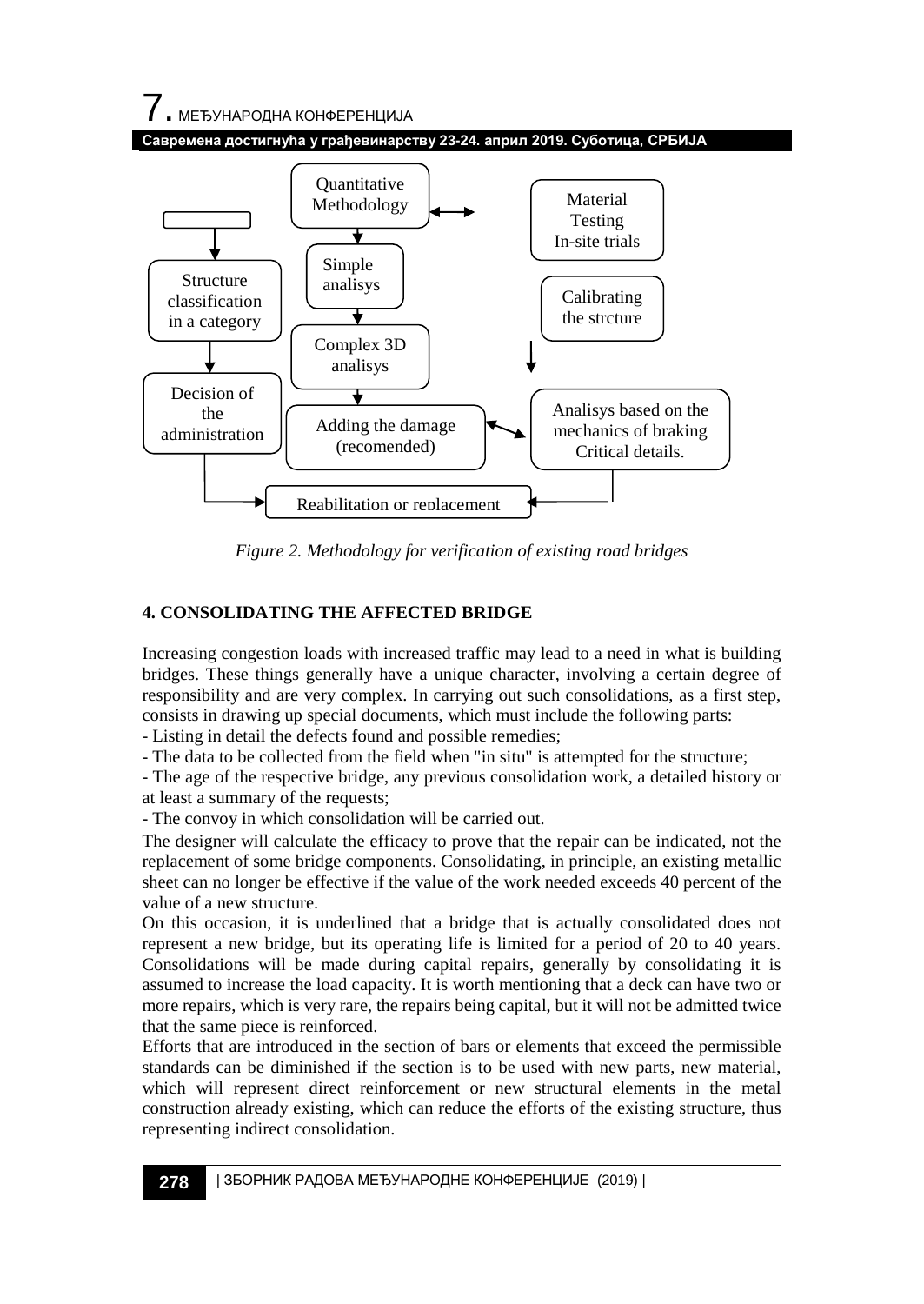#### $7<sup>th</sup>$ INTERNATIONAL CONFERENCE

#### **Contemporary achievements in civil engineering 23-24. April 2019. Subotica, SERBIA**

As a check of the number of vehicles weighed in a year, as well as number of passes for A2S3, A2R2, A2 for each month, Nadlac customs, inputs + outputs.

Vehicles type A2S3, (At) 2 axles and (S) 3 axles

Vehicles type A2R2, (A) 2 axles and (R) 2 axles, having different configurations



Vehicles A2 (A) 2 axles

Road traffic is the main reason for road damage, especially on high-traffic roads. Every vehicle passing on a road causes a very small but significant momentary deformation of the structure. Passage of several vehicles has a cumulative effect which gradually leads to permanent deformations and damage to the road surface.

Research has, however, shown that light vehicles, such as cars and light commercial vehicles, contribute relatively little to the deterioration of the road structure compared to heavy vehicles. In addition, the load carried by each axle of the heavy vehicle determines its destructive effect.

#### **5. THE EFFECTS OF THE PRESSURE OF THE TIRES ON THE ROADS**

Increased tire pressures increase the demand for contact on the tire-road interface. Recent research by CSIR indicates that measured vertical contact stresses exceed the inflation pressure of the tire by about 30%. On the other hand, under-swollen overloaded tires can result in contact stresses that exceed the tire inflation pressures of 2 to 3 times. The degree of road damage caused by overfilled or sub-inflated tires may be as much or even greater than the degree of damage caused by heavy-duty vehicles overloaded with correctly inflated tires. It is therefore essential that the tires are inflated according to the manufacturer's specifications for optimum loading / inflation pressure and that the legal loading limits for axles for roads and bridges must be complied with in accordance with axle load regulations.

Certain configurations of heavy goods vehicles are more "circulating" than other configurations in terms of relative damage per tonne of cargo carried.

The first systematic attempt to quantify the relationship between axle load and road damage was made as part of a complex road experiment (known as the AASHO road test). The experiment allowed vehicles with different axle loads to travel along different sections of the road and compare the number of load repetitions applied on the road before reaching a defined level on the structure. Applying the Equivalence Factor F converts all axle loads and vehicle configurations into an equivalent number of standard axles. This relationship indicates, for example, that a single four-wheel axle load which is only 25% of the legal load limit of 9 tonnes, ie 11,25 tonnes, is equivalent to the standard axle loads of 3,8 has 2, 6 times the damaging effect on the road of a legal 9 tonne.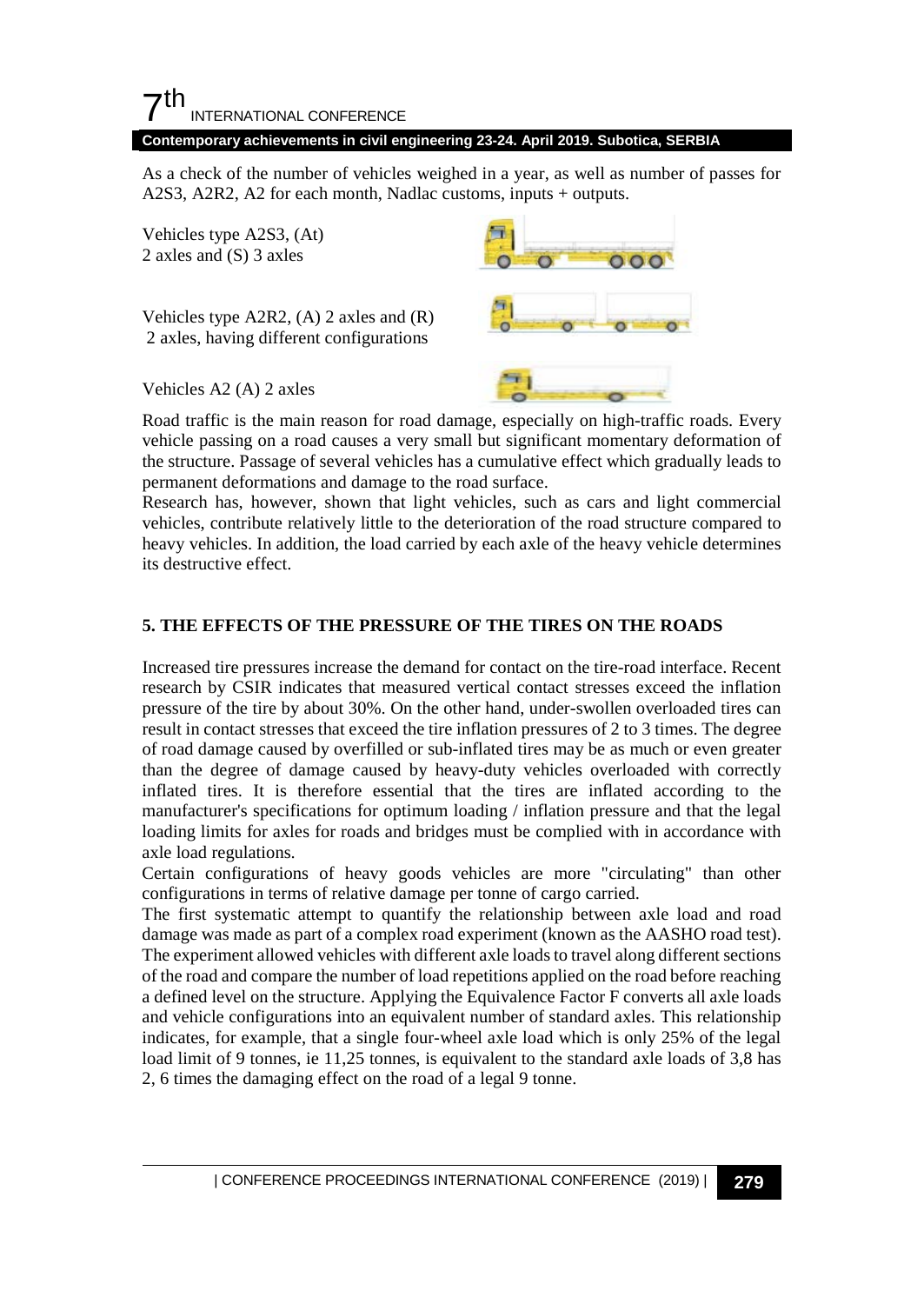

|  | Савремена достигнућа у грађевинарству 23-24. април 2019. Суботица, СРБИЈА 1 |
|--|-----------------------------------------------------------------------------|
|--|-----------------------------------------------------------------------------|

| Auto                          | No of    | Mean weight on axles |       |       |                |       |       |       |        |
|-------------------------------|----------|----------------------|-------|-------|----------------|-------|-------|-------|--------|
| type                          | vehicles | Axles                | Axles | Axles | Axles          | Axles | Axles | Axles | mean   |
|                               |          |                      | 2     | 3     | $\overline{4}$ | 5     | 6     | 7     | weight |
| A2                            | 5,985    | 6.19                 | 5.10  |       |                |       |       |       | 11.29  |
| A <sub>2</sub> R <sub>1</sub> | 150      | 3.71                 | 5.81  | 5.21  |                |       |       |       | 14.73  |
| A2R2                          | 7,680    | 6.57                 | 9.57  | 6.56  | 6.68           |       |       |       | 29.38  |
| A2R3                          | 810      | 7.36                 | 9.83  | 7.46  | 6.34           | 5.29  |       |       | 36.27  |
| A2S1                          | 96       | 6.40                 | 7.57  | 7.68  |                |       |       |       | 21.65  |
| A2S2                          | 396      | 6.90                 | 7.98  | 6.32  | 6.08           |       |       |       | 27.28  |
| A <sub>2</sub> S <sub>3</sub> | 149,06   | 7.08                 | 9.29  | 6.18  | 6.21           | 6.04  |       |       | 34.80  |
| A2S4                          | 4,290    | 7.15                 | 9.17  | 6.22  | 7.20           | 5.29  | 5.69  |       | 40.72  |
| A <sub>3</sub>                | 456      | 6.74                 | 8.01  | 3.74  |                |       |       |       | 18.49  |
| A3R2                          | 960      | 7.04                 | 8.45  | 5.38  | 6.62           | 6.55  |       |       | 34.04  |
| A3R3                          | 450      | 7.16                 | 7.99  | 6.46  | 6.32           | 5.12  | 5.13  |       | 38.19  |
| A3S2                          | 5,610    | 6.80                 | 5.80  | 9.29  | 7.81           | 7.72  |       |       | 37.41  |
| A3S3                          | 1,080    | 6.75                 | 5.77  | 7.31  | 5.57           | 5.41  | 4.86  |       | 35.67  |
| A3S4                          | 2,340    | 7.21                 | 6.68  | 7.16  | 6.65           | 6.66  | 6.09  | 6.11  | 46.55  |
| A4                            | 336      | 7.61                 | 1.28  | 2.44  | 2.17           |       |       |       | 13.50  |
| A4R3                          | 570      | 7.00                 | 7.42  | 7.24  | 9.04           | 8.74  | 9.72  | 9.60  | 58.76  |

*Table 2. Traffic Nădlac + Nădlac II, May – June 2018*

#### **6. CONCLUSIONS AND RESULTS**

The destructive effect of heavy convoy traffic on bridges is significant in the context of establishing the best road structures based on all road categories. The aggressiveness of heavy convoys to bridge structures is determined by the conversion of traffic into equivalent axles, having as a mean the equivalence coefficients.

The maximum permissible loads as well as the tendency for the various categories of heavy vehicles, namely the frequency of their overloading, highlight the importance of the traffic parameter for the dimensioning of structures in order to reduce the cost of road infrastructure road.

As a measure, the following were taken, in view of the risk that a damaged bridge could give. For the estimation of the operational safety of the existing bridges, a unique methodology is needed which includes cumulation of damages and the concept of rupture mechanics.

The findings of the study can be extended to other countries in central and south - eastern Europe, where the technical state of existing bridges is similar.

The economic growth recorded in recent years, mainly in the construction sector, has led to the emergence of heavy aggressive traffic with heavy-duty vehicles, with negative effects on the national road network (for example the effect of crossing a sector of the road produced by an articulated vehicle - for which the maximum permissible mass is 40.0 t, equivalent to the one produced by the passage of 5 buses or 11 MTMA vehicles of 7.5 t or 275.000 cars).

The above mentioned are, in fact, the main arguments put forward in favor of the need to protect the road infrastructure existing by the increasing aggression of road traffic.For the